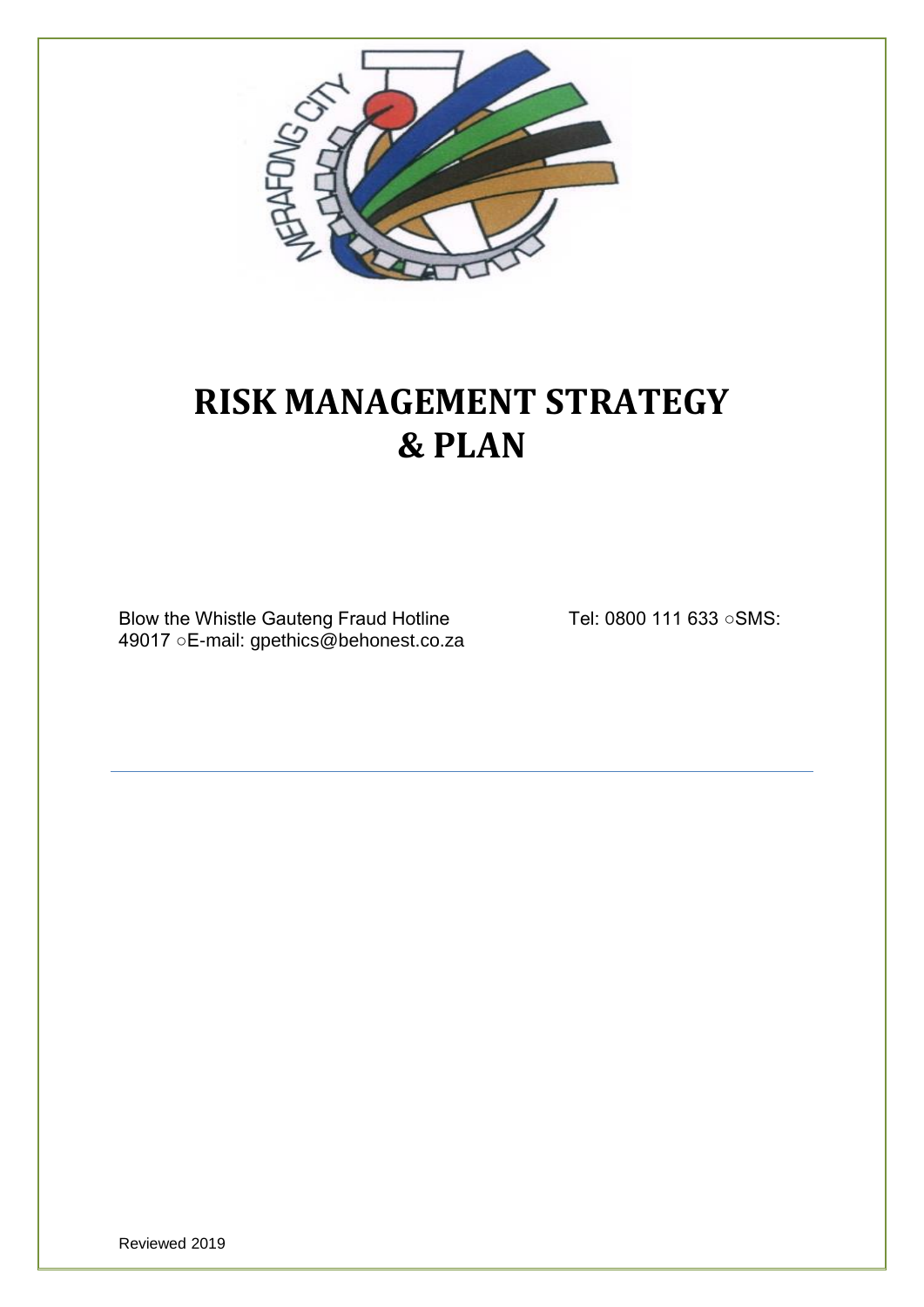# **TABLE OF CONTENTS**

| 1 <sub>1</sub> |                                                       |  |
|----------------|-------------------------------------------------------|--|
| 2.             |                                                       |  |
| 3.             |                                                       |  |
| 4.             |                                                       |  |
| 5.             | OVERVIEW OF RISK MANAGEMENT WITHIN THE MUNICIPALITY 3 |  |
| 5.1            |                                                       |  |
|                |                                                       |  |
| 6.             |                                                       |  |
| ჩ.1            |                                                       |  |
| $7_{\cdot}$    |                                                       |  |
| 8.             |                                                       |  |
| 9.             |                                                       |  |
| 10.            |                                                       |  |
| 11.            |                                                       |  |
| 12.            | APPROVAL AND ADOPTION  Error! Bookmark not defined.   |  |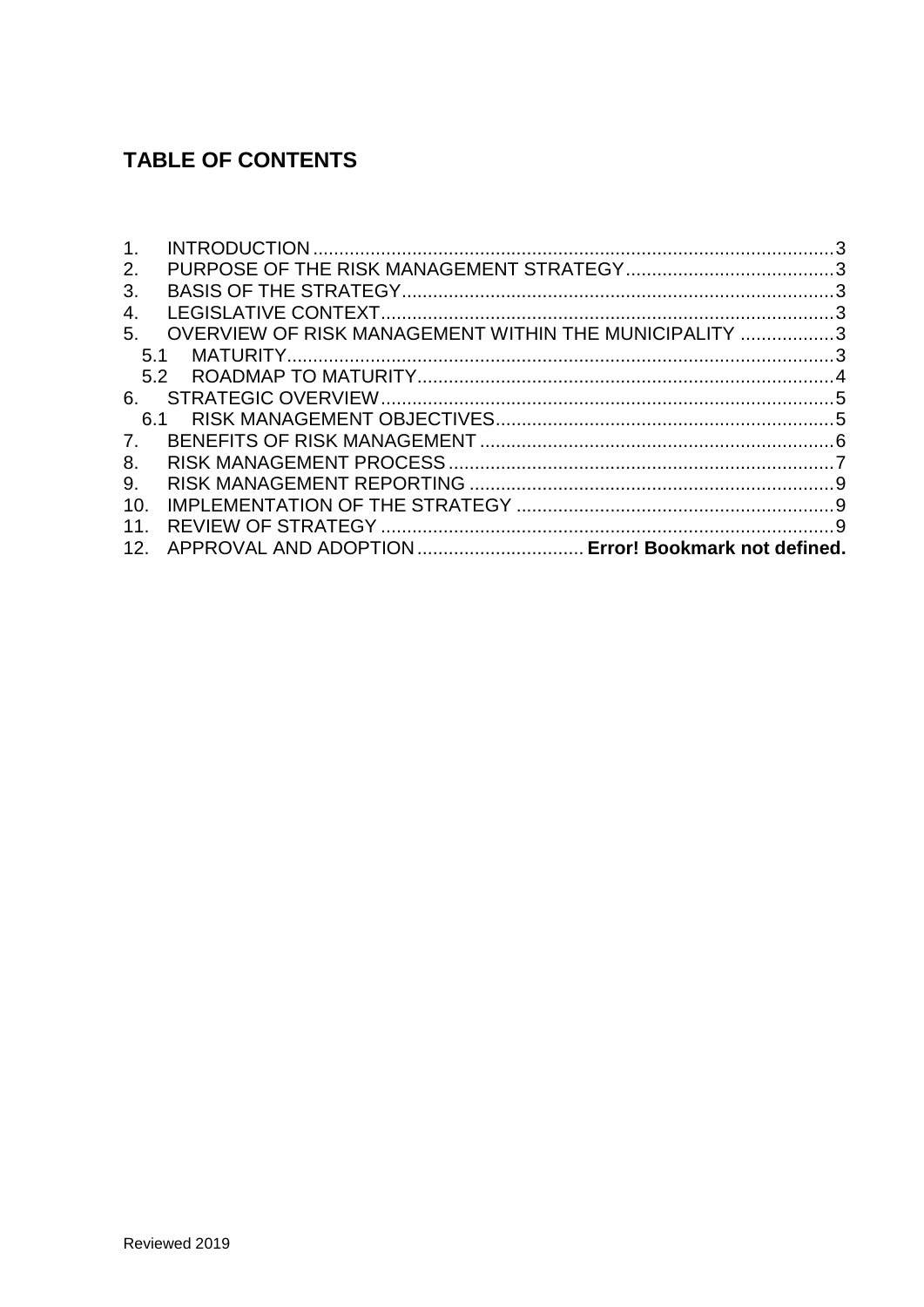

# <span id="page-2-0"></span>**1. INTRODUCTION**

Risk Management is an area that is constantly changing to fit in line with the changes of the business environment. Traditionally, the focus of Risk Management has always been on the managing of the financial risks in organisations. This is no longer a case; the approach has broadened to going beyond financial Risk Management. The Municipality, recognising the importance of Risk Management established the Risk Management function focussing on Risk Management, compliance, ethics, fraud and anti-corruption and Business Continuity.

# <span id="page-2-1"></span>**2. PURPOSE OF THE RISK MANAGEMENT STRATEGY**

The Risk Management Strategy provides strategic direction of the Municipal Risk Management function in response and support of the Municipal holistic imperatives. It seeks to ensure that Risk Management promotes and add value in achieving the Municipal goals including financial management.

# <span id="page-2-2"></span>**3. BASIS OF THE STRATEGY**

The strategy is designed in response to the Municipal assessment of maturity levels and the current situation as well as the expectations of the Risk Management function under normal good-governance expectations.

#### <span id="page-2-3"></span>**4. LEGISLATIVE CONTEXT**

Section 62(1)(d) of the Municipal Finance Management (MFMA) provides that the Accounting Officer must take all reasonable steps to ensure that unauthorized, irregular, fruitless and wasteful expenditure or other losses are prevented.

#### <span id="page-2-4"></span>**5. OVERVIEW OF RISK MANAGEMENT WITHIN THE MUNICIPALITY**

#### <span id="page-2-5"></span>**5.1 MATURITY**

On average (over a 3-year period i.e. 2018/19, 2019/20 & 2020/21), Municipality's maturity rating has not changed significantly. The Municipality has maintained the overall maturity rating of between 2,5 to 3; at these rates it means that the institutionwide risk assessments have been completed and the necessary institutional capacity and structures to support risk management are in place. Risk management processes,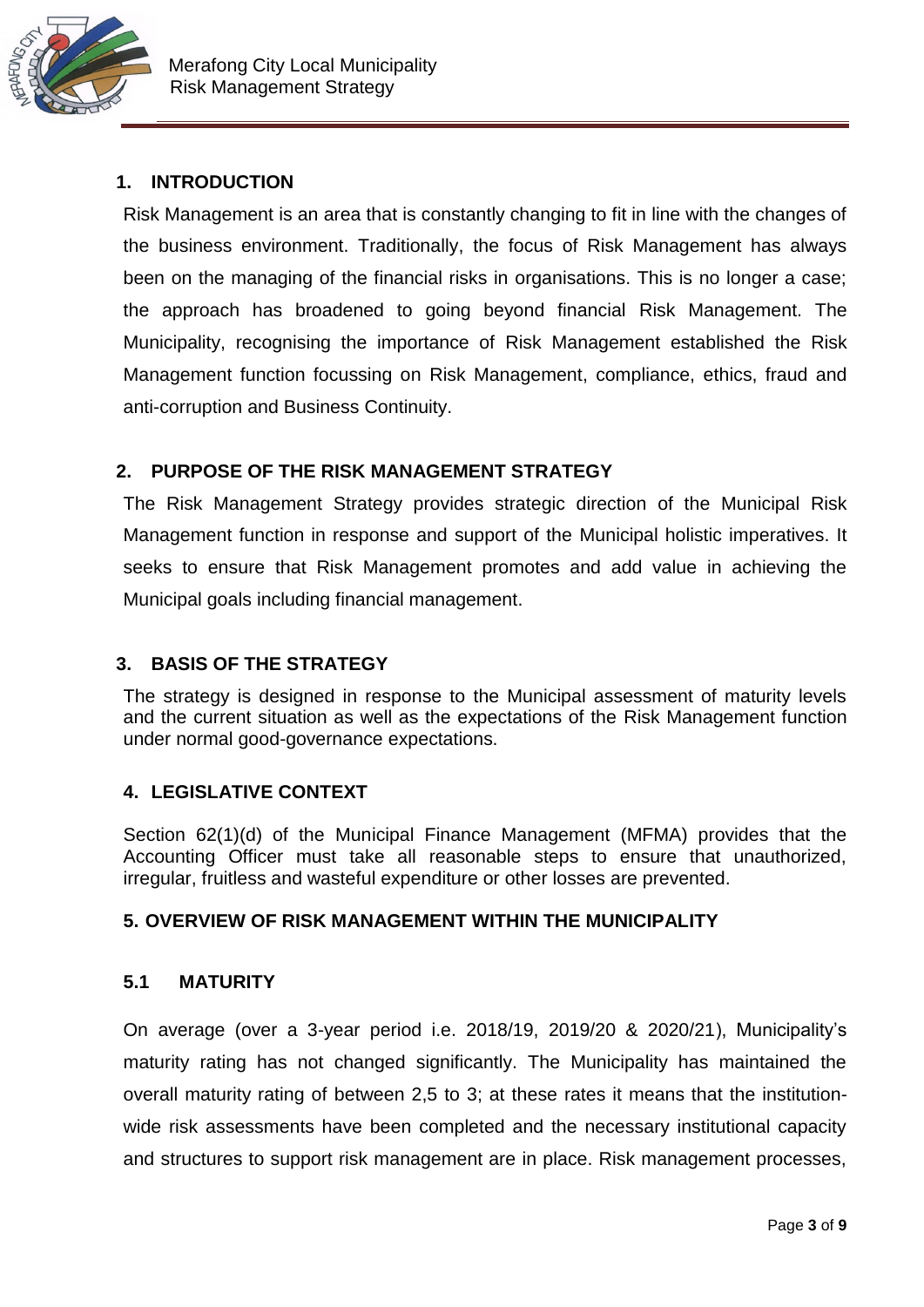

practices and systems satisfy all legislative requirements at this stage but have limited influence on the control environment.

#### <span id="page-3-0"></span>**5.2 ROADMAP TO MATURITY**

The Enterprise Risk Management Unit is responsible for the coordination of Risk Management activities in the Municipality and it is accountable to the Accounting Officer. For Risk Management to be fully implemented and effective the key success factors which influence the risk culture need to be met as follows:

| No. | Key success factor            | <b>Considerations</b>                                 |
|-----|-------------------------------|-------------------------------------------------------|
| 1.  | Tone at the top               | Management commitment and Accountability              |
|     |                               | linked to Performance Agreements                      |
|     |                               | <b>Risk</b>                                           |
| 2.  | Governance of Risk            | <b>Effective Risk Management Policies, Committees</b> |
|     | Management/ Accountability    | (RMC & AC) and Reporting                              |
| 3.  | <b>Risk Function Capacity</b> | <b>Risk Structure, Skills and Capacity</b>            |
| 4.  | <b>Risk Management</b>        | <b>Risk Management Frameworks and Plans; Risk</b>     |
|     | Methodology                   | Assessment Systems and Processes                      |
| 5.  | Good Communication and        | Management and employee awareness, training           |
|     | Training                      | and development and workshops                         |
| 6.  | Organizational Integration    | Incorporation of risk practices into policies,        |
|     |                               | strategies, plans, processes and procedures for       |
|     |                               | day-to-day implementation. Risk Management            |
|     |                               | influencing the Control Environment                   |

External risk factors are outside the control of the Municipality Nevertheless Management will ensure that measures are in place to mitigate the associated risks as they could have an undesirable impact on the Municipal plans and strategies. With regards to the internal environment of the Municipality, the following will have to take place:

 Consistent and strict implementation of plans to improve the financial situation of the Municipality.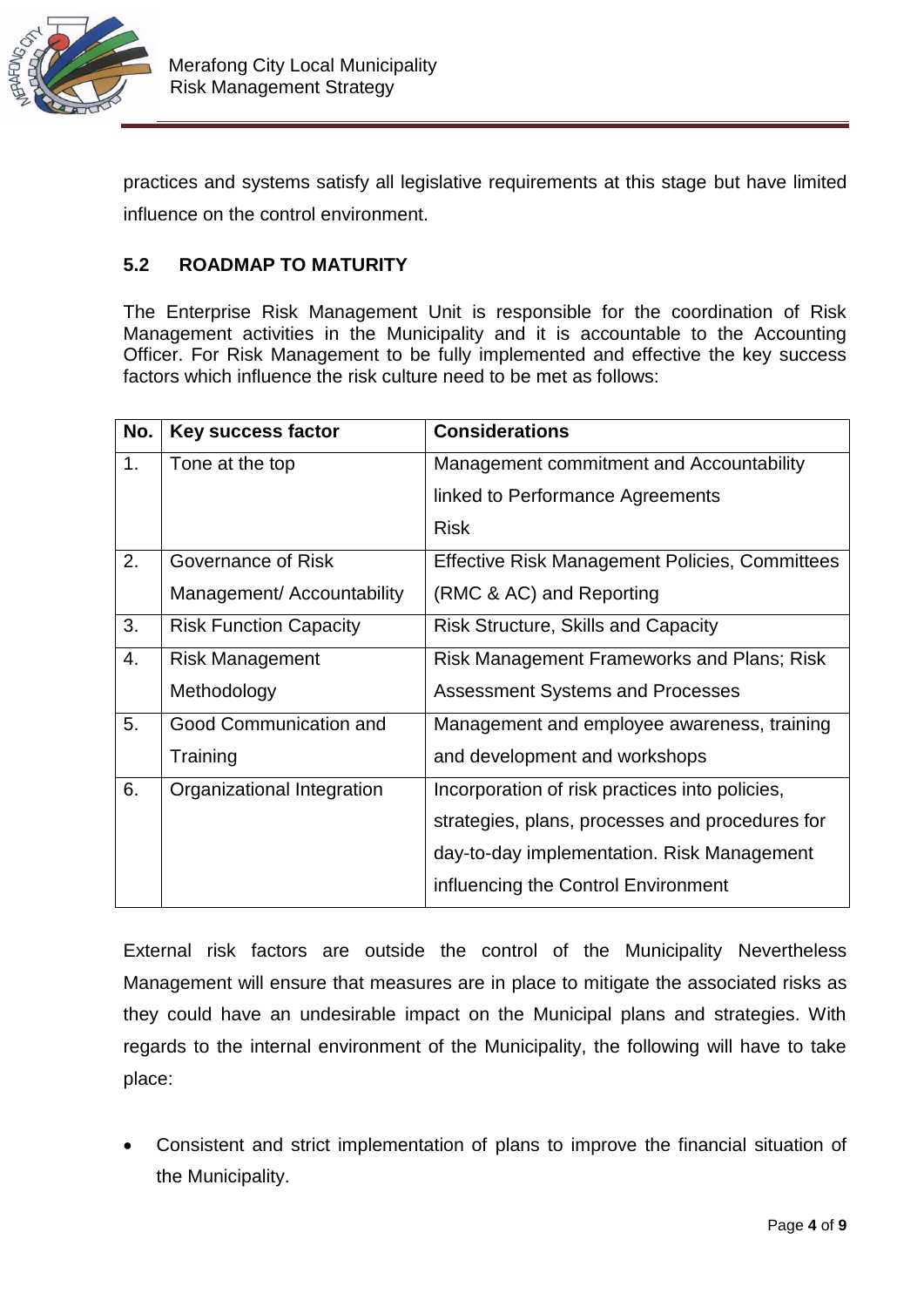

- Policies and processes must regularly be reviewed to include corrective actions for non-compliance and that implementation thereof is monitored regularly.
- Implementation of the approved Ethics Management Strategy through an Implementation plan.
- Ensure compliance management is strengthened within the institution.
- Identification of risk mitigating plans that are feasible for implementation within a financial year.

#### <span id="page-4-0"></span>**6. STRATEGIC OVERVIEW**

#### <span id="page-4-1"></span>**6.1 RISK MANAGEMENT OBJECTIVES**

The Municipal Manager is responsible for ensuring that there is a sound system of Risk Management and control in place to:

- **Ensure Compliance with the Municipal Finance Management Act and its** accompanying Treasury Regulations.
- Safeguard the company's assets and investments.
- **Support achievement of strategic objectives.**
- **Behave responsibly towards all stakeholders.**
- **Ensure service delivery to all stakeholders.**

Effective Risk Management is therefore a key tool to ensure that MCLM achieves its objectives. What is implicit in the objectives is that:

- Risk Management does not just focus on managing downside risk. It is there to assist in identifying opportunities and to ensure that the risks involved in these opportunities are appropriately managed.
- The implementation of internal controls needs to carefully consider the benefits and costs i.e. the cost of control should not exceed the potential loss should the risk occur.

**Risk Management has been defined as "***a continuous, proactive and systematic process, affected by MCLM's Council, Executive Mayor, Municipal Manager, senior management and other personnel, applied in strategic planning and*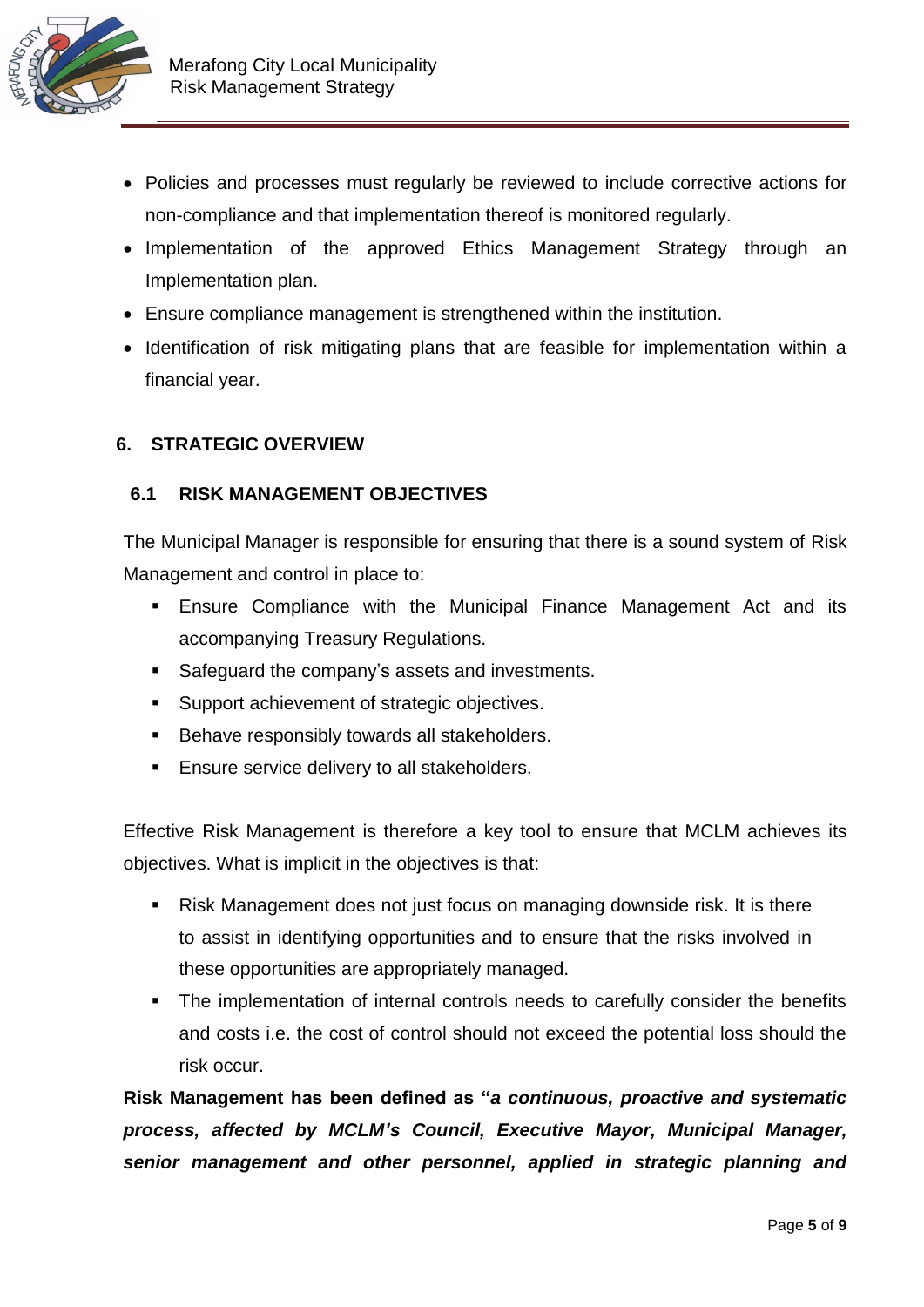

*across the company, designed to identify potential events that may affect the municipality, and manage risks to be within its risk tolerance, to provide reasonable assurance regarding the achievement of its strategic objectives."*

### <span id="page-5-0"></span>**7. BENEFITS OF RISK MANAGEMENT**

The Risk Management process is being implemented by MCLM as it will assist with the achievement of objectives. The benefits of Risk Management are:

- *Organisational alignment*: The Risk Management process is designed to compliment effective strategic and operational planning. However, as the Risk Management approach is objective driven it will assist in ensuring that management and staff understand and are committed to the key objectives which have been defined. This will include an understanding of the key performance indicators (KPIs) against which our success is measured.
- *Improved ability to manage risks*: By formally identifying and evaluating risks we will improve our understanding of the risks which need to be managed. Furthermore, we will analyse and understand the causes of risks to ensure our internal controls manage these causes.
- *Improved ability to achieve objectives*: By proactively identifying risks a company will have a better understanding of risks and be more anticipatory and therefore able to achieve its objectives with greater certainty.
- *Improved ability to seize opportunities:* By understanding our risk profiles, the Risk Management process will enable us to seize and execute new opportunities successfully.
- *Cost Effective Internal Controls:* The Risk Management process will ensure that our system of internal control is cost effective. Areas of over control should be identified and removed.
- *Sustainability:* The Risk Management process is a means to educate all our management and staff on their responsibility for Risk Management and the effective application of internal controls. Risk Management will be embedded at all levels within Merafong City Local Municipality.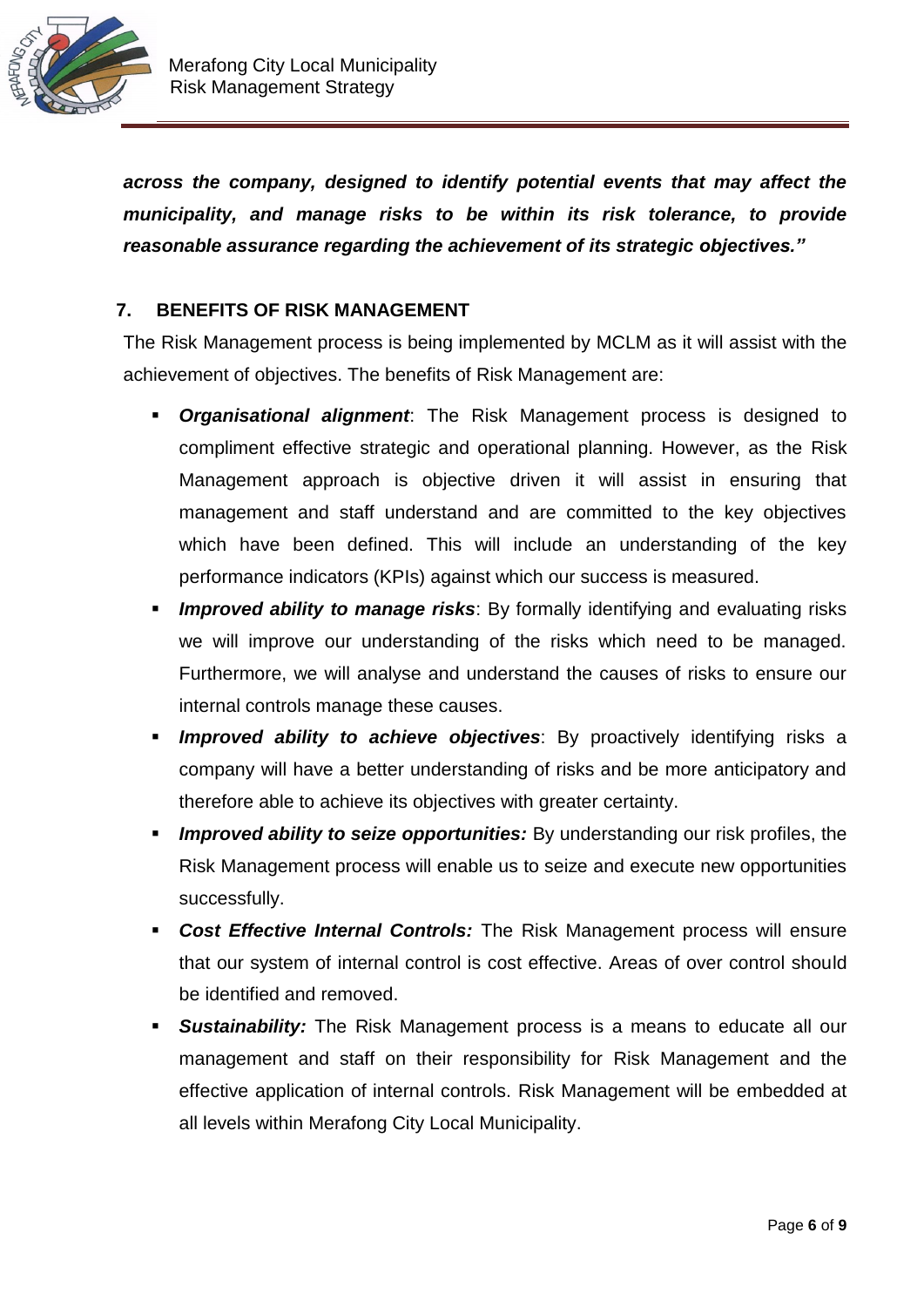

#### <span id="page-6-0"></span>**8. RISK MANAGEMENT PROCESS**

#### **In implementing our Risk Management strategy, we undertake the following:**

#### **6.1. Identify and describe the risk**

The first step in identifying risks will be to consider the objectives to be achieved. The objectives concerned would be the function of each programme and the level of management involved. By formulating the objectives first, this will provide a reference framework for identifying what can go wrong – identifying the risks/threats to the objectives. Additionally, it will also be important to remember that risks are associated with specific actions/tasks which are normally performed in a logical sequence in order to achieve the stated objectives. So, a proper understanding of what is happening – a logical flow of activities or tasks would assist in identifying risks, i.e. what can go wrong. The end product here would be a detailed list of all risks.

#### **6.2. Measure the risks identified**

After identifying and describing the relevant risks, the risks would be measured in order to determine priorities in respect of controlling them. The measurement of these risks would largely be subjective in nature, relying on rough estimates and judgement. As a result, the term assessment will often be preferred and used as opposed to measurement. The end product here would be a prioritized list of risks.

# **6.3. Consider Risk Management alternatives and select the apparent best alternative**

This step in essence, requires decision making with regard to how to deal with the identified risks and their possible consequences. The decision making will take into account the priorities set by the risk measurement exercise. Resources will be directed at the high priority risks first. The Risk Management techniques relevant to the individual risks identified, decisions with regard to which techniques to implement would be decided in this step. This will principally involve a cost-benefit analysis. The cost of implementing a technique would be weighed against the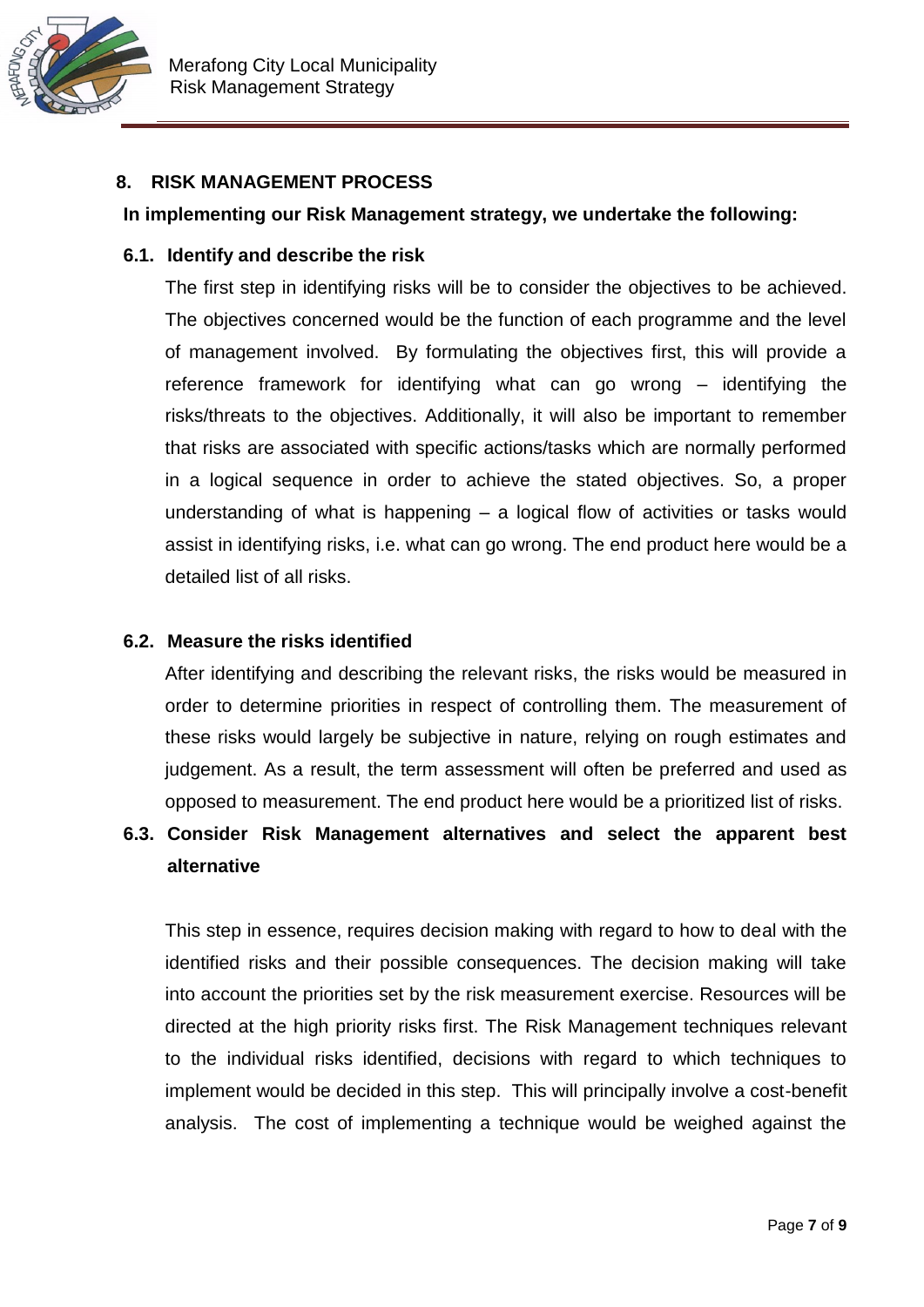

potential loss if the particular technique is not implemented. The end product here would be a Risk Management report.

#### **6.4. Implementation of chosen Risk Management techniques**

After treatment approaches have been chosen for the prioritized risks and specific techniques are to be applied, then the implementation of these Risk Management techniques would require a combination of technical decisions and management decisions. The suggested key steps of the implementation process will include:

- **Drawing up specifications or specifying what is required**
- Determining who should be involved in the implementation process and specifying tasks
- Drawing up financial and time budgets
- Obtaining approvals as required by regulation or policy
- Preparing facilities for implementation as required
- **Preparing personnel for implementation as required**
- Integrating into existing organizational structure and operations as appropriate
- Following-up immediately after implementation

Depending on the nature of the Risk Management techniques being implemented, the aforementioned stages will display unique characteristics that will affect application. The end product of this step would be an implementation plan.

#### **6.5. Continuous Monitoring**

In this step all managers in the Municipality will monitor and compare actual results to expectation on a regular basis. Expectations would directly relate to the risk being managed and therefore the objectives the Municipality planned to achieve. Comparing actual results to the expectation will facilitate the decisions in improving controls to achieve Municipality's objectives.